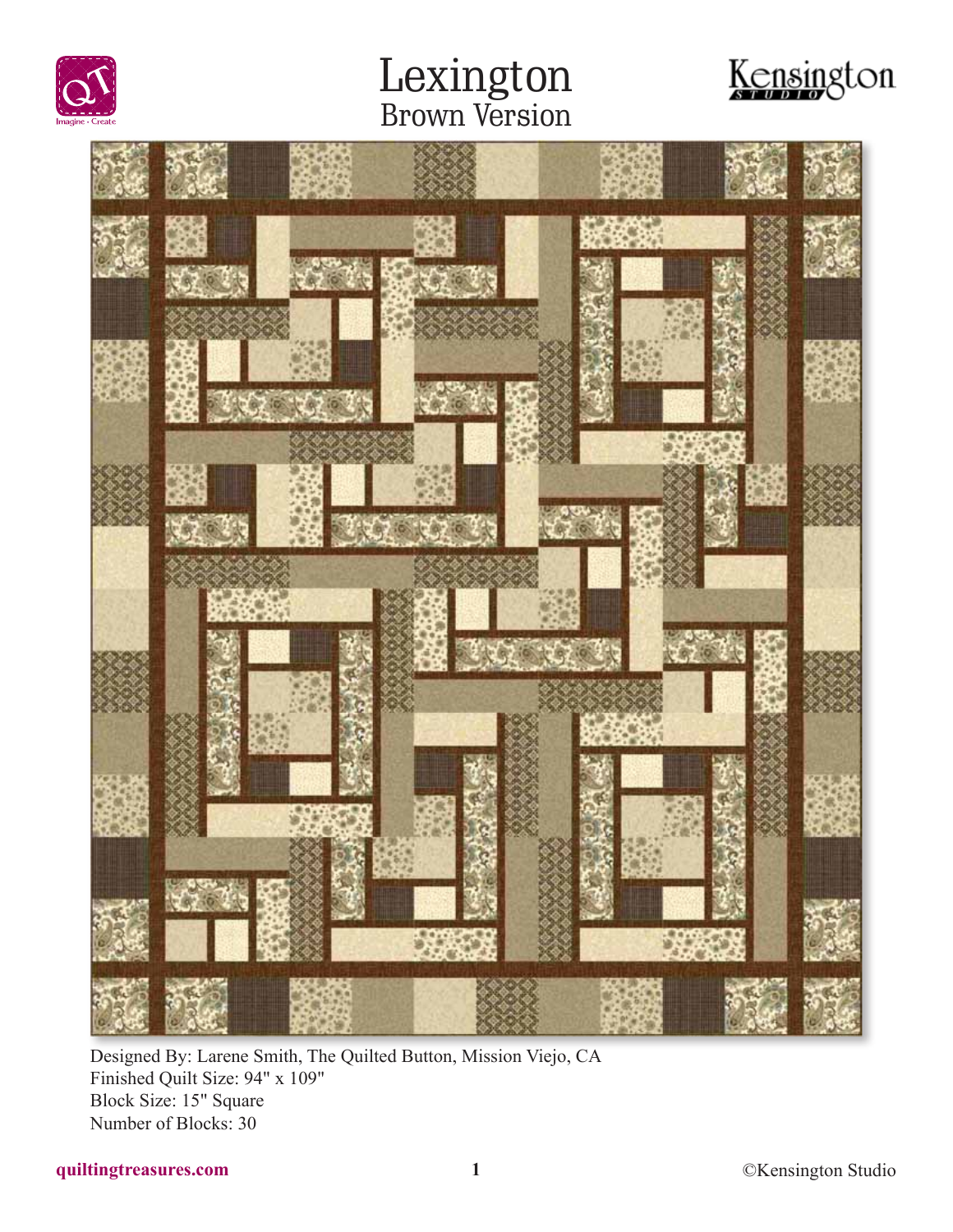



| 23363 E | 23364 E | 23366 S | 23365 A |
|---------|---------|---------|---------|
|         |         |         |         |
| 23368 A | 23366 A | 23364 A | 23368 E |
|         | 23367 A | 23078 A |         |

(Inc. Binding)

### FABRIC REQUIREMENTS Design: Brown Yards 23363 E 21/8 23364 E  $\frac{3}{4}$  $23366 S$  1 23365 A 1<sup>5</sup>/<sub>8</sub> 23368 A 1<sup>5</sup>/<sub>8</sub>  $23366 \text{ A}$   $\frac{7}{8}$ 23364 A 1<sup>1</sup>/<sub>8</sub> 23368 E <sup>1/2</sup> 23367 A 1 23078 A  $2\frac{2}{8}$ 23078 A (Binding) 1 Backing 9 Batting 105" x 118"

#### **Designer Notes:**

- *Label all fabric when cutting for identification.*
- *After Outer Border pieces have been cut, label as directed and set aside.*
- *A widthwise cut* **(WOF)** *is from selvage to selvage.*

#### **Cutting Directions:**

**23363 E (Fabric A)** *Block A and B* • Cut (10) 4½" x **WOF** strips. *Pieced Outer Border and Border Cornerstones* • Cut (3) 8" x **WOF** strips. Subcut into (12) 8" squares.

**23364 E (Fabric B)** *Block A* • Cut (5) 4½" x **WOF** strips.

**23366 E (Fabric C)** *Block B* • Cut (5) 4½" x **WOF** strips. *Pieced Outer Border* • Cut (1) 8" x **WOF** strips. Subcut into (2) 8" squares.

**23365 A (Fabric D)** *Block B* • Cut (8) 4½" x **WOF** strips. *Pieced Outer Border* • Cut (2) 8" x **WOF** strips. Subcut into (6) 8" squares.

#### **quiltingtreasures.com 2**

**23368 A (Fabric E)** *Block A* • Cut (8) 4½" x **WOF** strips. *Pieced Outer Border* • Cut (2) 8" x **WOF** strips. Subcut into (8) 8" squares.

**23366 A (Fabric F)** *Block A*

• Cut (3) 5½" x **WOF** strips. *Pieced Outer Border* • Cut (1) 8" x **WOF** strips. Subcut into (4) 8" squares.

**23364 A (Fabric G)** *Block B* • Cut (3) 5½" x **WOF** strips. *Pieced Outer Border* • Cut (2) 8" x **WOF** strips. Subcut into (8) 8" squares.

**23368 E (Fabric H)** *Block A* • Cut (3) 4½" x **WOF** strips.

**23367 A (Fabric I)** *Block B* • Cut (3) 4½" x **WOF** strips. *Pieced Outer Border* • Cut (2) 8" x **WOF** strips. Subcut into (8) 8" squares.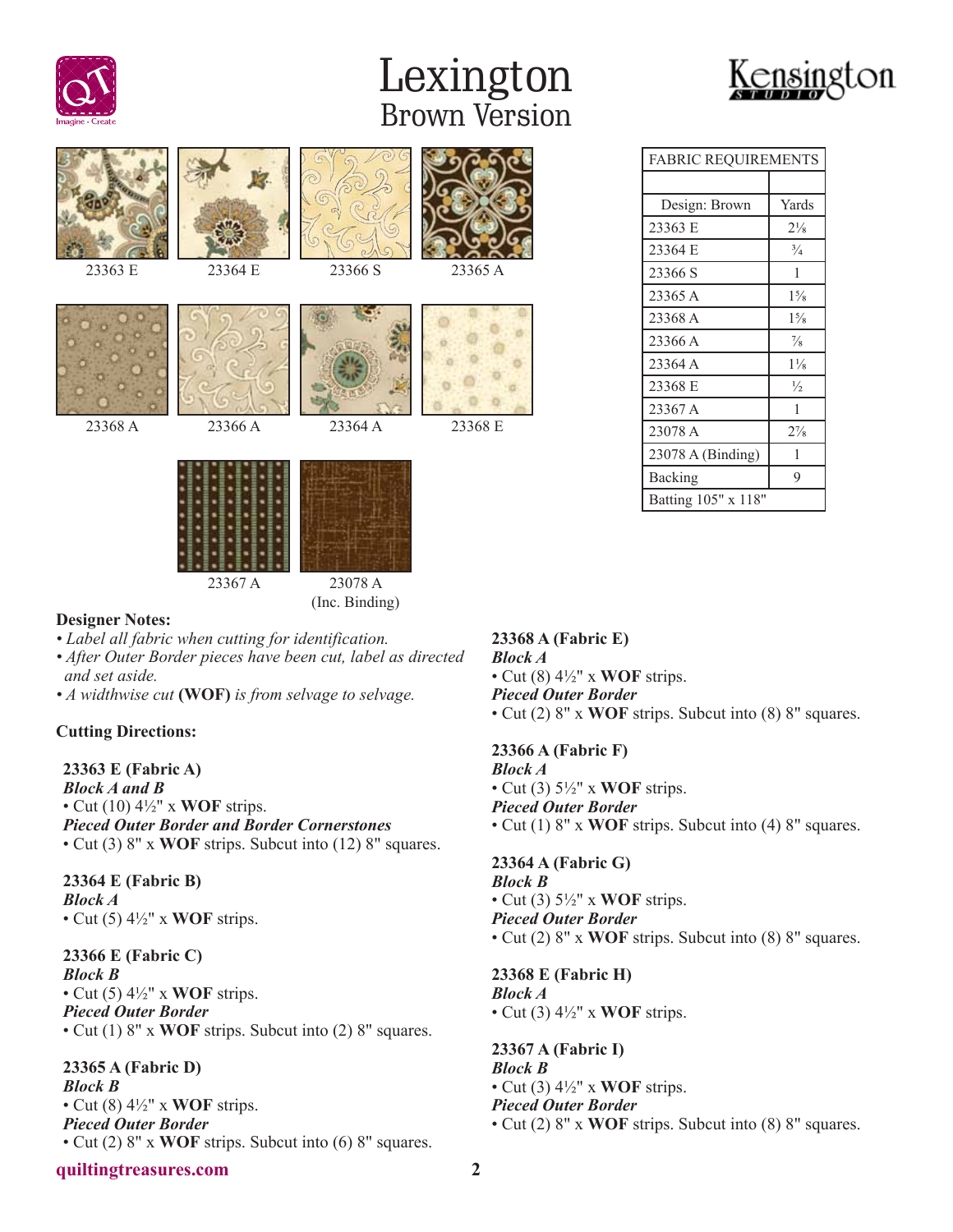



## **23078-A (Fabric J)**

*Blocks A and B* • Cut (42) 1½" x **WOF** strips.

#### *Inner Borders*

• Cut (11) 2½" x **WOF** strips. Subcut (8) 2½" x 8" rectangles. Piece remaining 2½" x WOF strips into one continuous strip then subcut four Inner Borders as follows: (2)  $2\frac{1}{2}$ " x  $79\frac{1}{2}$ " rectangles and (2)  $2\frac{1}{2}$ " x  $90\frac{1}{2}$ " rectangles.

#### *Binding*

• Cut (11) 2½" x **WOF** strips.

#### **Block A Strip Sets:**

#### *Strip Set for Unit 1:*

**1.** Sew a 1½" x **WOF** Fabric J between a 5½" x **WOF** Fabric F strip and a  $4\frac{1}{2}$ " x WOF Fabric H strip (see Diagram 1) for one Unit 1 strip set. Make a total of 3 strip sets. Crosscut a total of fifteen 5½" Unit 1 blocks.

#### **Diagram 1**



#### *Strip Set for Unit 2:*

**1.** Sew a 1½" x **WOF** Fabric J to a 4½" x **WOF** Fabric A strip (see Diagram 2) for one Unit 2 strip set. Make a total of 5 strip sets. Crosscut a total of fifteen 10½" Unit 2 blocks.



#### *Strip Set for Unit 3:*

**1.** Sew a 1½" x **WOF** Fabric J to a 4½" x **WOF** Fabric B strip (see Diagram 3) for one Unit 3 strip set. Make a total of 5 strip sets. Crosscut a total of fifteen 10½" Unit 3 blocks.

#### **Diagram 3**



#### *Strip Set for Unit 4:*

**1.** Sew a 1½" x **WOF** Fabric J to a 4½" x **WOF** Fabric E strip (see Diagram 4) for one Unit 4 strip set. Make a total of 8 strip sets. Crosscut a total of fifteen 15½" Unit 4 blocks.

#### **Diagram 4**



#### **Block A Assembly:**

**1.** Referring to Diagram 5 and noting orientation of units, complete Block A using one Unit 1, one Unit 2, one Unit 3, and one Unit 4. Make a total of fifteen 15½" square Block A.



#### **Block B Strip Sets:**

#### *Strip Set for Unit 5:*

**1.** Sew a 1½" x **WOF** Fabric J between a 5½" x **WOF** Fabric G strip and a 4½" x **WOF** Fabric I strip (see Diagram 6) for one Unit 5 strip set. Make a total of 3 strip sets. Crosscut a total of fifteen 5½" Unit 5 blocks.

#### **Diagram 6**



**Unit 5**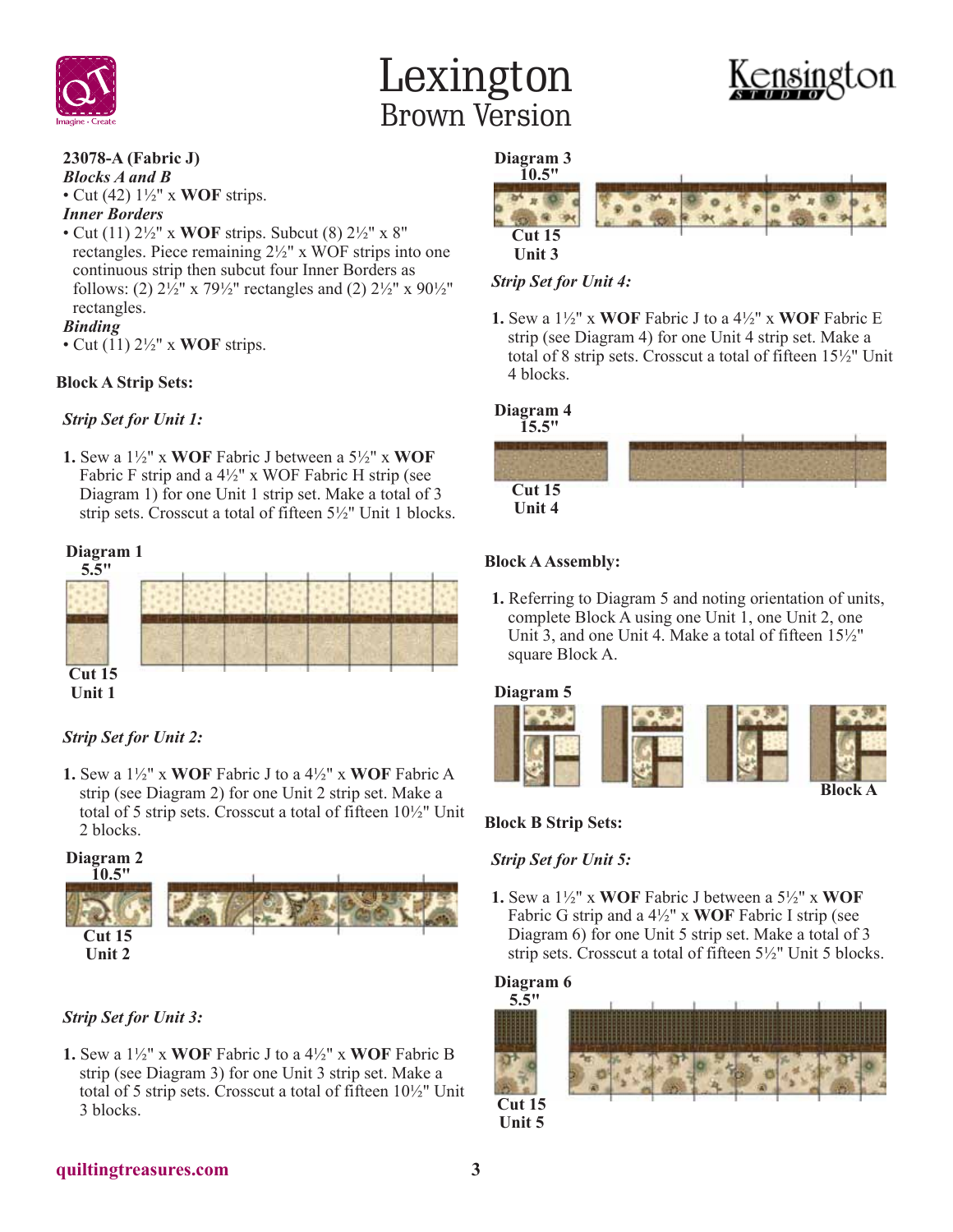

### *Strip Set for Unit 6:*

**1.** Sew a 1½" x **WOF** Fabric J to a 4½" x **WOF** Fabric A strip (see Diagram 7) for one Unit 6 strip set. Make a total of 5 strip sets. Crosscut a total of fifteen 10½" Unit 6 blocks.



### *Strip Set for Unit 7:*

**1.** Sew a 1½" x **WOF** Fabric J to a 4½" x **WOF** Fabric C strip (see Diagram 8) for one Unit 7 strip set. Make a total of 5 strip sets. Crosscut a total of fifteen 10½" Unit 7 blocks.



### *Strip Set for Unit 8:*

**1.** Sew a 1½" x **WOF** Fabric J to a 4½" x **WOF** Fabric D strip (see Diagram 9) for one Unit 8 strip set. Make a total of 8 strip sets. Crosscut a total of fifteen 15½" Unit 8 blocks.

**Diagram 9 15.5"**



#### **Block B Assembly:**

**1.** Referring to Diagram 10 and noting orientation of units, complete Block B using one Unit 5, one Unit 6, one Unit 7, and one Unit 8. Make a total of fifteen 15½" square Block B.

#### **Diagram 10**



### **Outer Border Cornerstock Block:**

**1.** Referring to Diagram 11, sew one 2½" x 8" Fabric J rectangle to one 8" Fabric A square. Make a total of four Cornerstone Blocks.

**Diagram 11**





**Cornerstone Block**

#### **Quilt Center Assembly:**

**1.** Block Row 1. Referring to Diagram 12 and noting orientation of blocks, sew blocks in order as follows: Block B, Block A, Block B, Block A, Block B.

#### **Block Row 1 Diagram 12**



**2.** Block Row 2. Referring to Diagram 13 and noting orientation of blocks, sew blocks in order as follows: Block A, Block B, Block A, Block B, Block A.

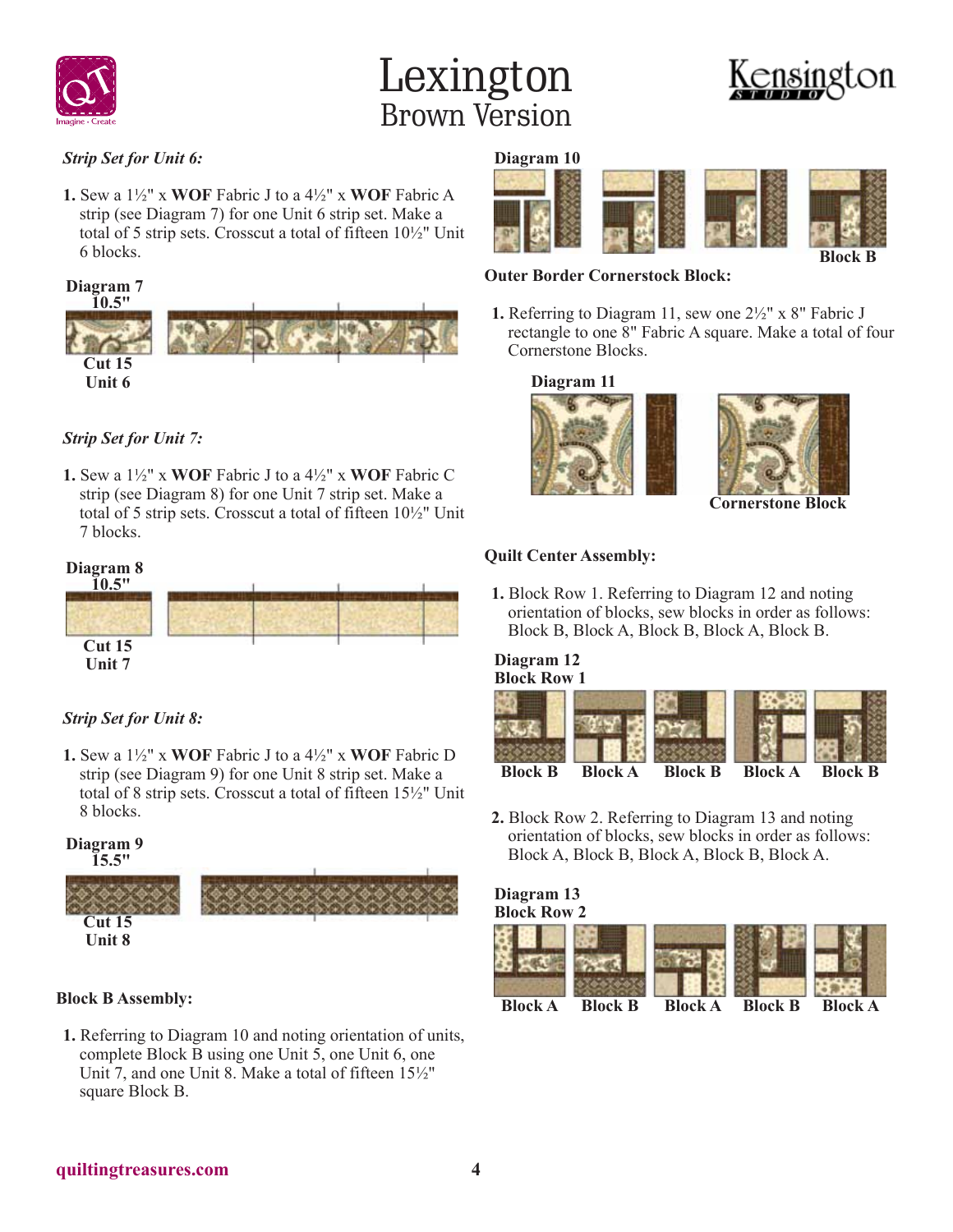





**3.** Block Row 3. Referring to Diagram 14 and noting orientation of blocks, sew blocks in order as follows: Block B, Block A, Block B, Block A, Block B.

#### **Block Row 3 Diagram 14**



**4.** Block Row 4. Referring to Diagram 15 and noting orientation of blocks, sew blocks in order as follows: Block A, Block B, Block A, Block B, Block A.

## **Diagram 15**



**5.** Block Row 5. Referring to Diagram 16 and noting orientation of blocks, sew blocks in order as follows: Block B, Block A, Block B, Block A, Block B.

#### **Block Row 5 Diagram 16**



**6.** Block Row 6. Referring to Diagram 17 and noting orientation of blocks, sew blocks in order as follows: Block A, Block B, Block A, Block B, Block A.



**7.** Referring to Quilt Layout Diagram and noting orientation of rows, sew rows in order as follows: Block Row 1, Block Row 2, Block Row 3, Block Row 4, Block Row 5. Quilt Center should measure 75½" x 90½".

#### **Quilt Layout Diagram**



#### **Quilt Assembly:**

- **1.** Inner Border. Sew one 2½" x 90½" Fabric J rectangle to each long side of the Quilt Center. Sew one 2½" x 79½" Fabric J rectangle to top and bottom of the Quilt Center. Quilt Top should measure 79½" x 94½".
- **2.** Pieced Outer Side Borders. Referring to the Quilt Layout Diagram, sew twelve 8" squares together in following order: Fabric A, Fabric I, Fabric G, Fabric E, Fabric D, Fabric F, Fabric C, Fabric D, Fabric E, Fabric G, Fabric I, Fabric A. Sew one 2½" x 8" Fabric J rectangle to each end of the border strip. Border should measure 8" x 94½". Make a total of two borders. Referring to the Quilt Layout Diagram and noting orientation of side borders, attach one border to each long side of the Quilt Center. Quilt Top should measure 94½" x 94½".

#### **quiltingtreasures.com 5**